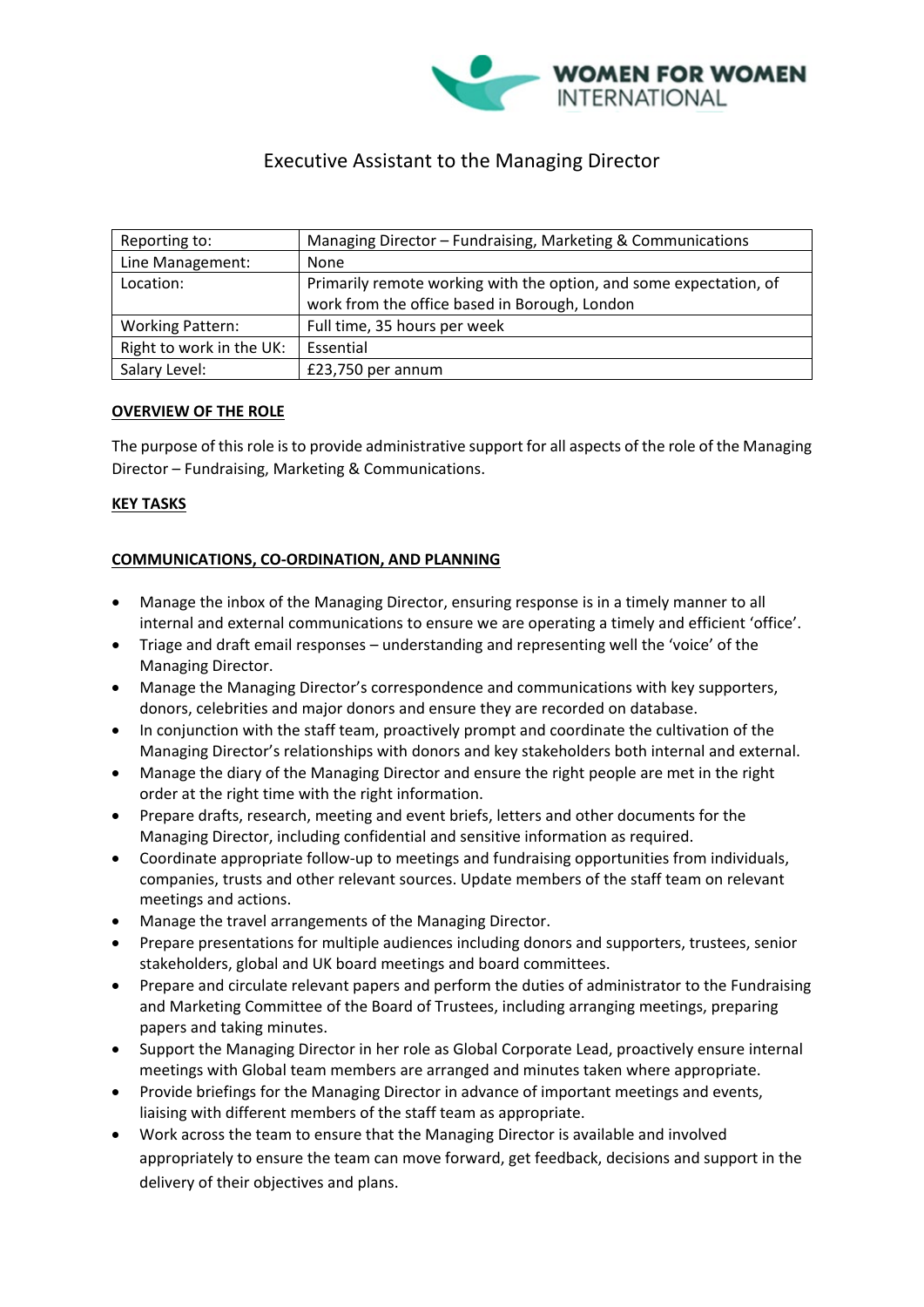

• Proactively improve existing systems and processes if necessary, to assist in creating an efficient and effective working environment and team.

### **Person Specification**

| <b>Abilities</b>                                                                                                                                                                     | <b>Required</b> |
|--------------------------------------------------------------------------------------------------------------------------------------------------------------------------------------|-----------------|
| Able to work with senior level stakeholders and arrange important large<br>meetings, juggling diaries and appointments, providing administrative support,<br>managing correspondence | Essential       |
| Extraordinary organisational skills and the ability to prioritise with attention to<br>detail and maintain accuracy under pressure                                                   | Essential       |
| Able to work in a confidential environment, working sensitively                                                                                                                      | Essential       |
| Competent in Word, Excel, PowerPoint, Outlook                                                                                                                                        | Essential       |
| Ability to represent the organisation in a professional manner                                                                                                                       | Essential       |
| Working with fundraising database or CRM equivalent                                                                                                                                  | Desirable       |
| Experience of working in a charity or not-for-profit team                                                                                                                            | Desirable       |

| <b>Personal qualities</b>                                                                      | Required  |
|------------------------------------------------------------------------------------------------|-----------|
| Confident, articulate and a quick learner                                                      | Essential |
| Respectful of confidentiality and sensitive information                                        | Essential |
| Flexible                                                                                       | Essential |
| Problem solver                                                                                 | Essential |
| Calm under pressure, able to juggle multiple deadlines and multiple<br>projects simultaneously | Essential |
| Highly organised and accurate – high attention to detail                                       | Essential |
| Strong customer care ethos                                                                     | Essential |
| Excellent communicator, written and oral                                                       | Essential |
| Strong team player, who can effortlessly work across a multi-disciplinary team                 | Essential |
| An interest in the work of Women for Women International                                       | Essential |
| An interest in fundraising, marketing, communications and branding                             | Desirable |

*Diversity at Women for Women International is about inclusion, embracing differences, creating possibilities and growing together for better performance. We embrace diversity in our workforce. This means giving full and fair consideration to all applicants and continuing development of all employees regardless of age, disability, gender reassignment, race, religion or belief, sex, sexual orientation,*